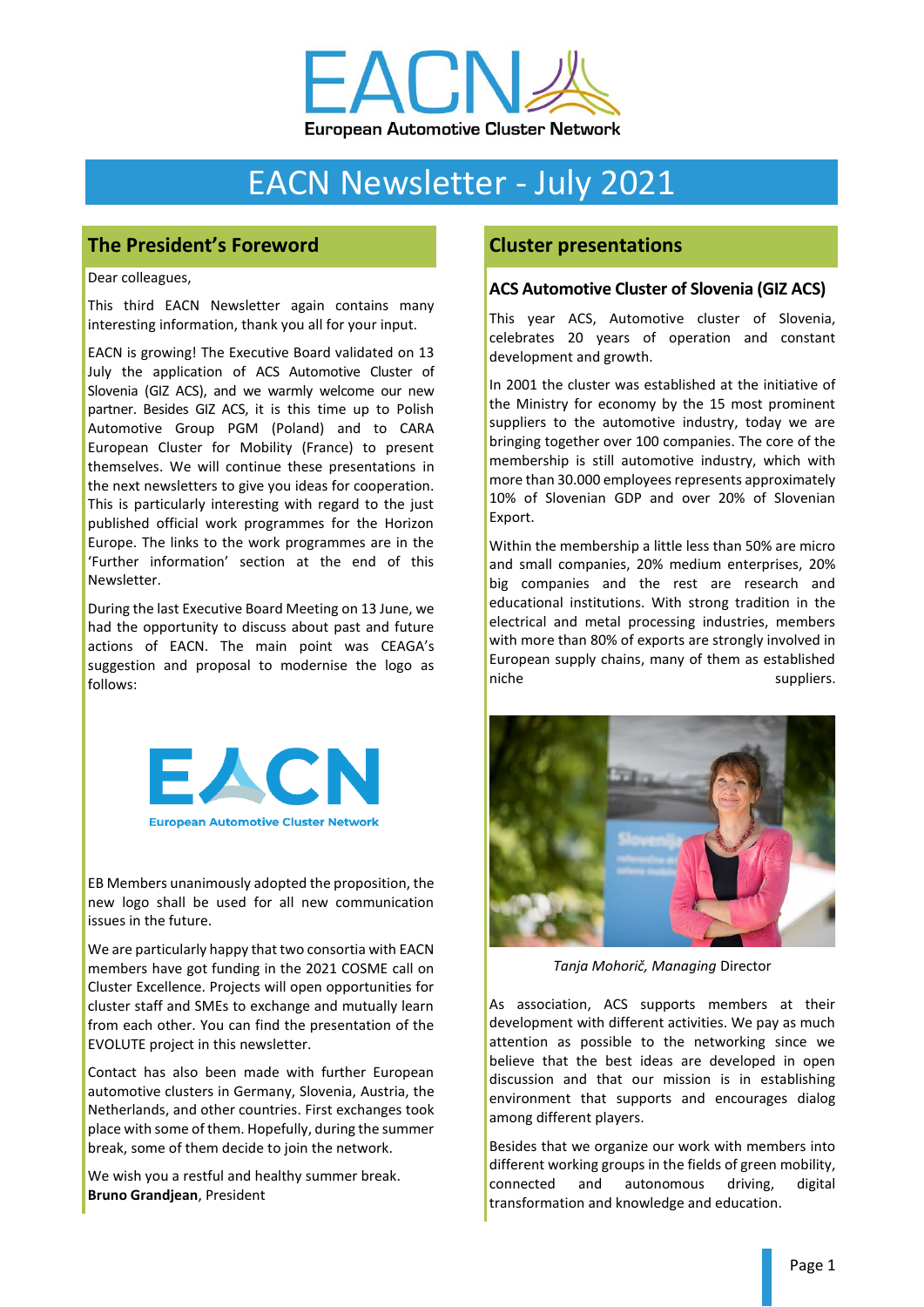

Of course, we support our members with their promotion within Slovenia and at their potential business partners. The important part of our activities is dedicated to connecting members in the field of research, development, and innovation. In the near future, we would like to initiate an in-depth discussion between companies and educational institutions on the necessary transformation of the automotive industry and the related requirements for the development of new competencies and knowledge.

Important role of ACS is also the communication of the needs, plans and goals of Slovenian automotive industry towards Slovenian government.

In EACN, we are looking forward to cooperating and collaborating in projects and the different working groups.

Contact: **Dunja Podlesnik**, Head of project office, [dunja.podlesnik@acs-giz.si](mailto:dunja.podlesnik@acs-giz.si) [Website](https://www.acs-giz.si/en) [| ECCP Profile](https://clustercollaboration.eu/content/giz-acs-automotive-cluster-slovenia)

#### **Polish Automotive Group Cluster (PGM)**

The Polish Automotive Group (PGM) was established in November 2016 and is the first nationwide association in



Poland that brings together only Polish manufacturers of automotive parts and accessories.



*Bartosz Mielecki, Managing Director*

PGM associates about 50 suppliers of parts and components for the automotive industry, and 3 research and development units. In total, it is over 8,000 employees and a turnover of approximately 786 million euros.

In 2019 PGM was awarded with the status of the National Key Cluster, which means that it is one of several such organizations in Poland, that have a key impact on the economy. In PGM we have created unique conditions for the development of Polish, innovative automotive entrepreneurship. Our main focus is to integrate and stimulate growth of this community. We are organising gatherings in the factories, facilitating their business cooperation, organising trainings for them, supporting their R&D projects, and stimulating their transformation to Industry 4.0. We are trying to make the best use out of

their synergies and scale effect. We are also representing the interests of Polish automotive manufacturers before the public administration. We maintain effective relations with local governments, public, non-governmental and business-related institutions.

Contact: **Bartosz Mielecki**, Managing Director,  $\boxtimes$  [bartosz.mielecki@pgm.org.pl](mailto:bartosz.mielecki@pgm.org.pl) [Website](http://www.pgm.org.pl/en) | ECCP [Profile](https://clustercollaboration.eu/content/polish-automotive-group-pgm)

#### **CARA, European Cluster for Mobility Solutions**

CARA, European Cluster for mobility solutions, French cluster based in Auvergne-Rhône-Alpes, comprises



230 members, including manufacturers, transport operators, universities, research, and education centres. CARA also represents the PFA Automotive Industry and Mobilities.

Aiming to be the leading French cluster in Europe, CARA supports the transformation of passengers and goods transport systems and works on 6 sectors: industrial vehicles, automotive, cable transportation, river transportation, active mobility, rail transportation.

From the drawing board through to market launch, CARA implements collective actions: research and innovation projects, pilots in real life situation, and measures for the economic and industrial development of its members.



*Marc Gohlke, CEO*

Our services to our members include

- Strategic Intelligence
- Project guidance and support
- **Networking**
- **Brainstorming**
- Communication and promotion
- **Expertise**
- Training and skills

To represent our members' interests, we developed our connections through close partnerships with [etp-ALICE,](https://www.etp-logistics.eu/) [Four Motors for Europe,](https://www.4motors.eu/en/) [Polis](https://www.polisnetwork.eu/) and of course EACN. Through the [French Automotive and Mobility Network,](http://frenchmobility.eu/index.php/en/home-2/)  our common Brussels representation with the PFA and the other automotive clusters, we take up positions ahead of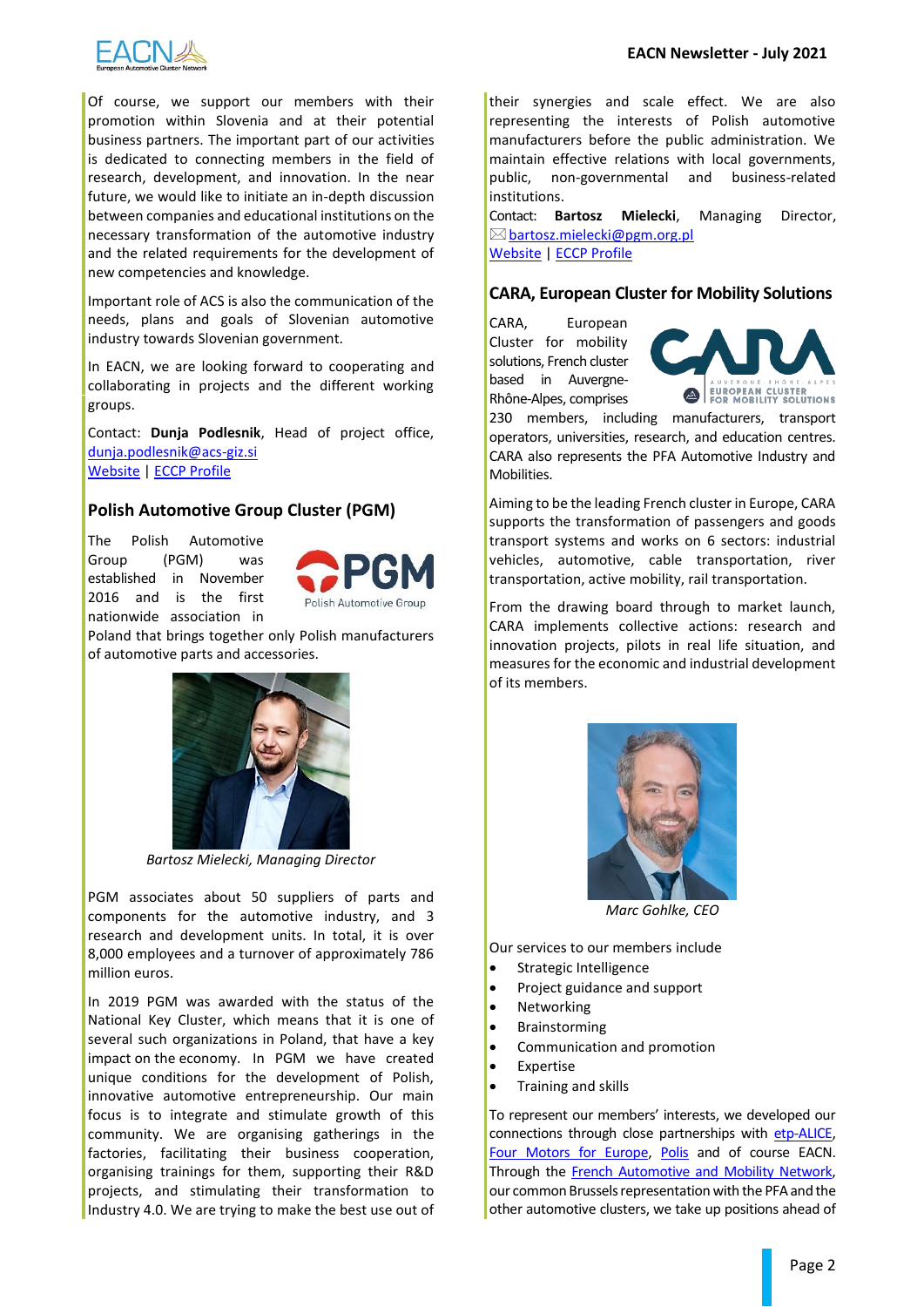

Horizon Europe work programmes publication on 4 publicprivate partnerships: 2ZERO, CCAM, Made In Europe, BEPA.

An example of one of our European projects: CARA is member of the European project **[AWARD](https://award-h2020.eu/)** aiming to develop and operate safe autonomous transportation systems (ATS) in a wide range of real-life logistic use cases in a variety of different scenarios.

Contact: Marc Gohlke, CEO, ⊠ [marc.gohlke@cara.eu](mailto:marc.gohlke@cara.eu) [Website](https://www.cara.eu/en/) [| ECCP Profile](https://clustercollaboration.eu/content/cara)

## **Working group results**

In the last two month, all five working groups started their work with a kick-off meeting where a responsible person or team has been chosen as well as first concrete actions.

Clusters that are not participating at any working group yet are invited to contact the SG and the WG responsible.

#### **WG SCM**

The WG met last in early June. A **catalogue of best practices on supply chain management**, generally projects implemented in the past, has been developed, and clusters belonging to the WG shared their projects. **Other EACN members** have been informed by email about this document and **are welcomed to contribute** to it too.

A Microsoft Teams group has been created allowing sharing impressions, making consultations, or uploading documents of interest in a very open participative way.

The next steps consist in thinking about regional priorities, needs or challenges to be faced in the near term, and in identifying topics of interest for future collaboration. This analysis will be commented in the next meeting or directly through the Teams group.

Contact: **[Patricia Solà](mailto:patricia.sola@ceaga.com;%20bartosz.mielecki@pgm.org.pl?subject=[EACN%20WG%20SCM]%20)**, CEAGA, with support of **[Bartosz](mailto:patricia.sola@ceaga.com;%20bartosz.mielecki@pgm.org.pl?subject=[EACN%20WG%20SCM]%20)  [Mielecki](mailto:patricia.sola@ceaga.com;%20bartosz.mielecki@pgm.org.pl?subject=[EACN%20WG%20SCM]%20)**, PGM

#### **WG Mobility**

The WG Mobility met twice in the past two months. The WG scope had been defined, the focus shall lay on automotive related issues in four categories: 'Politics/strategy', 'Products', 'Environment', and 'Projects and initiatives'.

A data sheet using Google forms had also been developed to **gather information about studies and documents and facilitate access to them** for all EACN members. It can be used by all WGs. Complete a data sheet by following this [Document and study data sheet](https://forms.gle/EM5WXWZCoojAEhgw9)  [\(Google\)](https://forms.gle/EM5WXWZCoojAEhgw9) link.

WG members decided to develop a **benchmark of deployment strategies for electric charging infrastructures** in different European countries. A template is in preparation, and presentations are planned between October and December covering all countries with EACN members. You will be contacted for your country.

Contact: **[Aleksandar Šaranac](mailto:aleksandar.saranac@acserbia.org.rs?subject=[EACN%20WG%20Mobility]%20)**, AC Serbia

#### **EACN WG Clean, Connected and Autonomous Vehicles**

The WG CCAV met on 10 June, and clusters NextMove, PVF, NEAA, WFG, and autoklastr, presented national and regional hydrogen mobility initiatives. Other clusters will do the same in autumn.

Contact: **[Vincent Le Meau](mailto:vincent.le-meau@nextmove.fr;%20schunkert@wfgheilbronn.de?subject=[EACN%20WG%20CCAV]%20)**, NextMove, and **[Martin](mailto:vincent.le-meau@nextmove.fr;%20schunkert@wfgheilbronn.de?subject=[EACN%20WG%20CCAV]%20)  [Schunkert](mailto:vincent.le-meau@nextmove.fr;%20schunkert@wfgheilbronn.de?subject=[EACN%20WG%20CCAV]%20)**, WFG Heilbronn

#### **Project corner**

Discover the first successful Cluster for Excellence project submitted by EACN members to the COS-CLUSTER-2020-3-03 call earlier this year:

#### **EVOLUTE: wE striVe fOr cLUsTer Excellence**

EVOLUTE stands for "wE striVe fOr cLUsTer Excellence" in the Automotive and Land Machine Industry. The project will be jointly conducted by the four EACN clusters **AC Serbia** (Serbia), **Autoklastr** (Czech Republic),



**CAAR** (Spain), and **WFG Raum Heilbronn**/DIALOG (Germany) as well as the two clusters COMET (Italy) and FEMAC (Spain).



*The EVOLUTE consortium*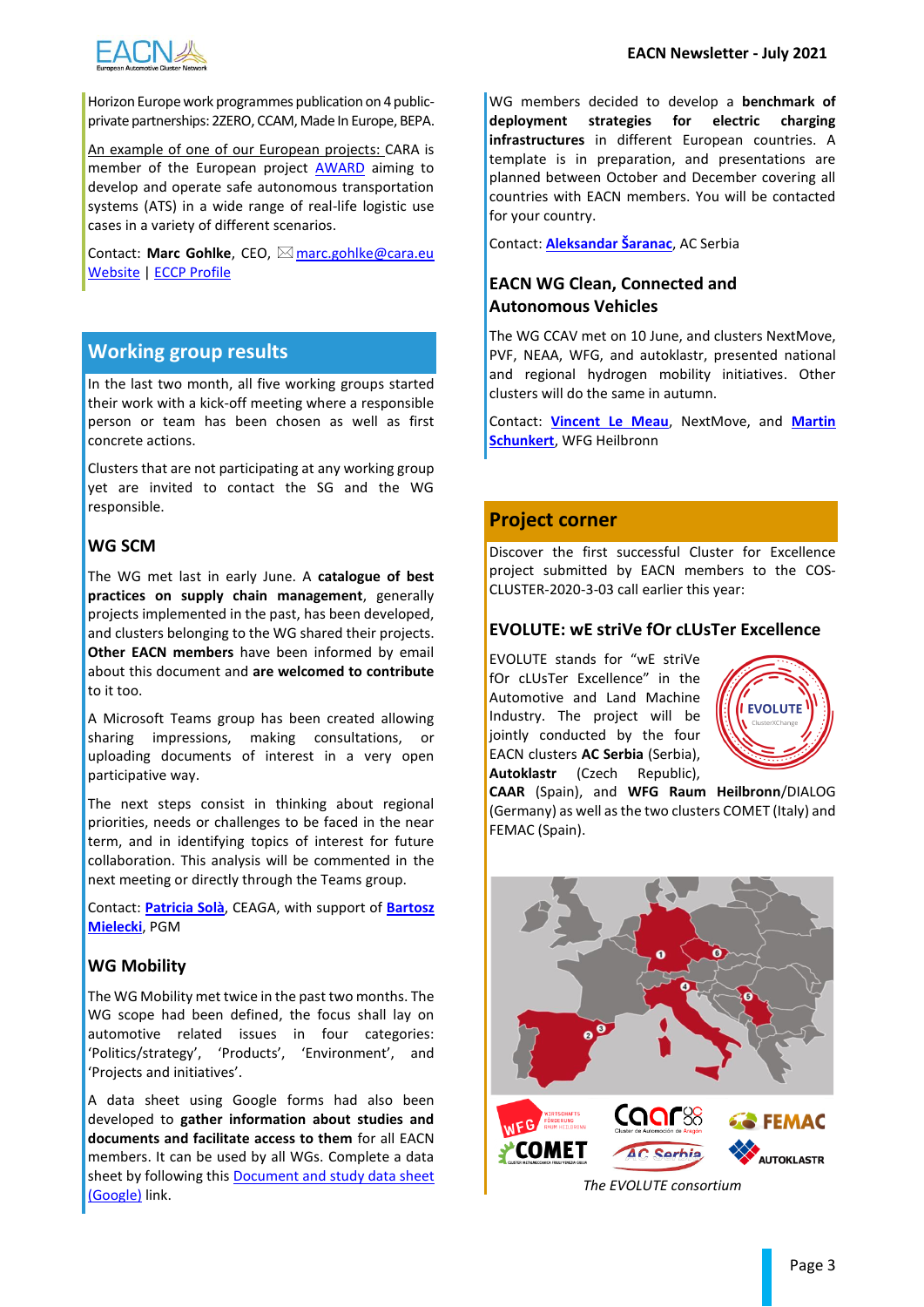

Submitted earlier this year under the leadership of the Heilbronn Business Development Agency (WFG Raum Heilbronn/DIALOG), the EVOLUTE proposal has now been approved within the "COS-CLUSTER-2020-3-03" call. The project will get a co-funding from the COSME programme of the European Union and officially start in February 2022.

EVOLUTE aims at building high performance clusters in the Automotive and Land Machinery Industry. Existing industry-relevant data will be analysed, future outcome will be discussed with (industry-) partners to gain comprehensive knowledge to underline strategic decisions.

The results are intended to sustainably raise the clusters to a new level of quality and to help their members and employees to be prepared for future challenges (e.g. disruptive developments, digital & green transformation, challenges due to Covid-19) through new offers and services. With more than 270 individual activities planned, cluster companies will be given the opportunity to engage, train and participate in cross-border projects.

Contact: **[Dr. Patrick Dufour](mailto:dufour@wfgheilbronn.de)**, Metall/KunstoffDIALOG c/o Wirtschaftsförderung Raum Heilbronn

## **Partner opportunities**

**CARA** participates in the **[eDIH Minasmart](https://www.minasmart-auvergnerhonealpes.com/en/mission/)**, the consortium is looking for collaboration partners to find and offer cross-European services.

# **Members' lounge**

**Review on SEE Automotive – Connect & Supply conference, 08-09 Jun 2021**



The seventh "[SEE Automotive Conference -](https://www.seeautomotive.com/) Connect & [Supply 2021"](https://www.seeautomotive.com/), the **biggest automotive conference in the wider region of South-East Europe**, was held on Jun 08-09, 2021. The conference was organized online and hosted and by the **Serbian Automotive Cluster**.

During the conference, more than 200 high-level persons participated from more than 100 companies, mainly form the SEE/CEE region. The main conference panels were:

- 1. OEM Panel: Strategies and Demands for the Future - Insights from OEM Players
- 2. Supplier Panel: Successfully Connect and Supply in SEE
- 3. Innovative Support Programs, Trends and Technologies for a New Automotive Era



*Igor Vijatov introducing the SEE 2021*

Conference speakers and panelists came from top OEM and TIER1&2 suppliers like: PFA Plateforme Automobile (French Automotive Cluster) / Groupe Renault, Adecco Group, FORD Motor Company, BROSE Group Serbia, ROBERT BOSCH SRL, CONTINENTAL Automotive Serbia, LEONI Wiring System, 3D grupa, IFC - International Finance Corporation, Achilles Information Ltd … During both conference days, online B2B meetings were organized.

The main message from the conference is that SEE region has a huge potential for automotive industry developing.

More about the conference you can find on the video: [https://youtu.be/-bEYfrX7OOk.](https://youtu.be/-bEYfrX7OOk)

Contact: **[Igor Vijatov](mailto:IgorVijatov@acserbia.org.rs)**/**[Alexander Saranac](mailto:aleksandar.saranac@acserbia.org.rs)**, AC Serbia

## **New governance at Cluster Pôle Véhicule du Futur: Bruno Grandjean succeeds to Brigitte Ducruez-Bernard as General Manager**

**Brigitte Ducruez-Bernard**, Managing Director of Pôle Véhicule du Futur, leaves the cluster at the end of July and goes into well-deserved retirement. She was responsible for the management and the development of PVF since its creation in 2005. Today, the cluster is an established and accepted partner for industry, academia, and public authorities. PVF is also cooperating on national and European level with clusters from different sectors and participates in collaborative projects. During her period at the head of the cluster, the number of members grew up to 500; and 243 funded projects with a total budget of more than 850 M€ have been initiated and accompanied. The team grew to 22 people in 2021.

Starting from 1 August, **Bruno Grandjean**, President of EACN, will officially become General Manager at Pôle Véhicule du Futur.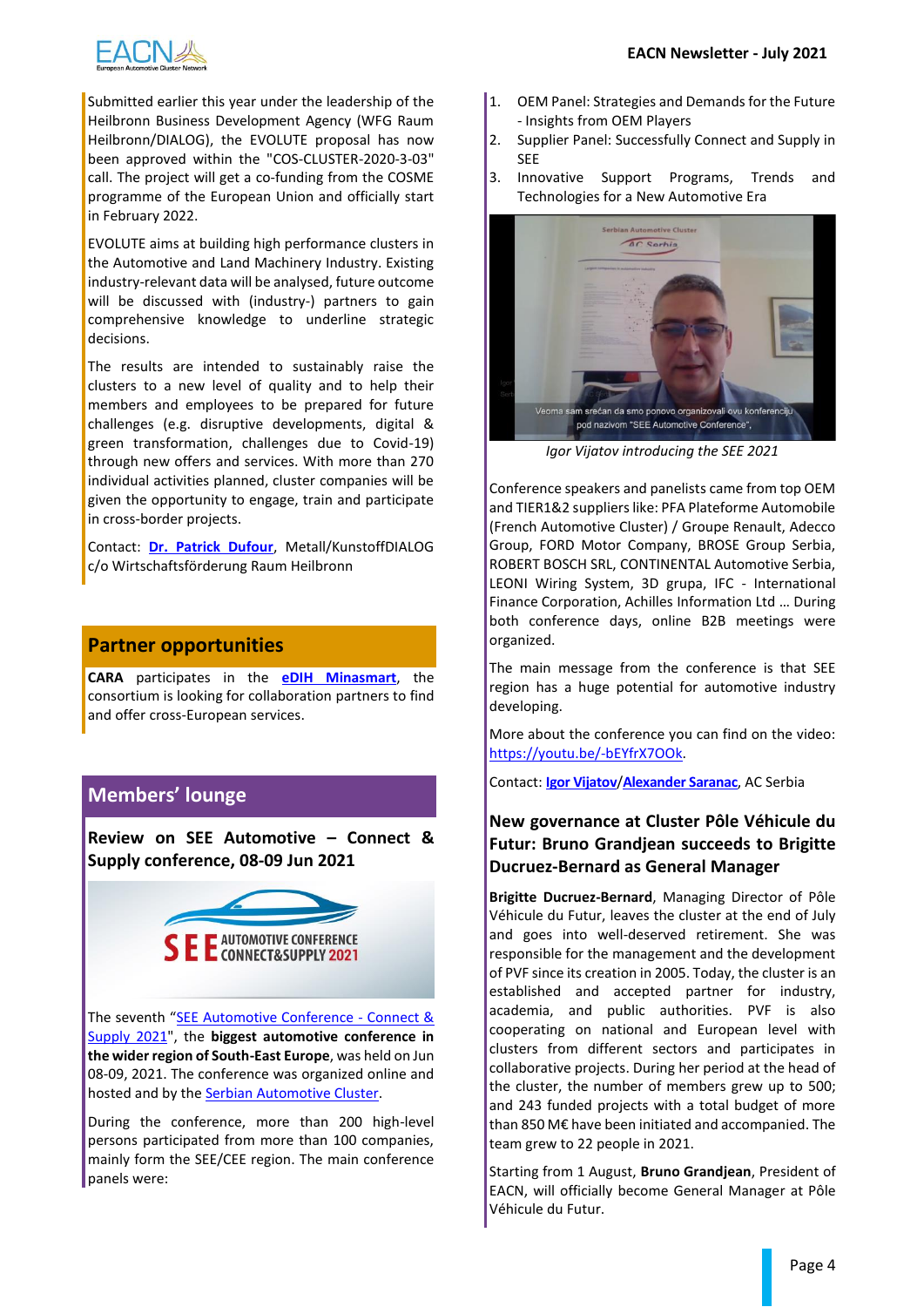



*Brigitte Ducruez-Bernard surrounded by her successor Bruno Grandjean (left) and all former and current presidents (from left to right): Arnold Tramaille (2005- 2009), Denis Rezé (2013-2019), Marc Becker (since 2019), and Georges Lammoglia (2010-2013)*

#### Contact: **[Bruno Grandjean](mailto:bg@vehiculedufutur.com)**, PVF

#### **AWARD – Scaling autonomous logistics**

Th e [AWARD project,](https://award-h2020.eu/) cofounded by the H2020 programme of the European



Union, aims at enabling an overall **autonomous logistic chain** through safe and efficient **connected and automated** heavy-duty vehicles in **real logistics operations**. The projects focus on (1) Autonomous Driving System architecture, (2) the deployment in reallife logistics operations, and (3) a fleet management system. The project brings together 29 partners from 12 countries of which EACN member CARA. Consortium members just published two scientific papers:

- 1) Towards a Comprehensive Understanding of Stakeholder Requirements for Automated Road Transport Logistics,
- 2) Challenges for Future Automated Logistics Fleet Interactions.

Contact: **[Jean-Baptiste Hahn](mailto:jean-baptiste.hahn@cara.eu)**, CARA | [AWARD website](https://award-h2020.eu/)

**Heilbronn-Franken region applies again for millions in funding for hydrogen projects after successful hydrogen funding decision.**

EACN member Heilbronn Business Development Agency (WFG/DIALOG) took the lead in submitting the **"H2-Impuls"** 



**funding application** on 17 May. This means that 26 partners are applying for millions in funding from the "Green Hydrogen Model Region" programme of the Baden-Württemberg Ministry of the Environment.

Among the 26 partners for the funding application "H2 Impuls" are many companies, such as AUDI AG, the city of Heilbronn as well as the district administration and municipalities from the districts of Heilbronn and Schwäbisch Hall. Among the 19 projects is, for example, an energy centre with fuel cell and H2 storage for a daycare centre, further mobility initiatives with hydrogen buses, projects to reduce the CO2 production of companies by using H2.

The funding is available for one or more regions that produce and use green hydrogen locally, for example in transport, industry and building heating. According to the Ministry of the Environment, a total of up to 35 million euros is available for this purpose. A decision is expected this summer.

Even if it does not work out, the WFG will stay on the topic of hydrogen. Other funding programmes are also being considered. Most recently, the Heilbronn-Franken region won the RegioWIN 2030 funding competition with three projects, one of which was in the field of hydrogen with the title "Hydrogen Hub". A test infrastructure for hydrogen components such as fuel cells is being created at the DLR site (German Aerospace Center) in Lampoldhausen.

Contact: **[Dr. Patrick Dufour](mailto:dufour@wfgheilbronn.de)**, Metall/KunstoffDIALOG c/o Wirtschaftsförderung Raum Heilbronn

## **CEAGA launches the 6th edition of the Business Factory Auto**

The registration period for innovative projects interested in participating at the  $6<sup>th</sup>$  edition of the Business Factory Auto (BFA) is open until the 22<sup>nd</sup> of September. All information can be foun[d here.](http://www.bfauto.es/web/bfauto.es/en/index.asp)

The Business Factory Auto (BFA) is an entrepreneurship initiative managed by the Galician Automotive Cluster (CEAGA) with the support of the Galician government, the Free Trade Zone Consortium of Vigo (CZFV) and Stellantis. Its objective is to accelerate and consolidate automotive projects and transform them into viable and scalable innovative companies that attract and retain talent, contributing to strengthening the position of the sector and increasing its international projection.

The selected applicants could benefit from financial support (up to 375,000€ per project), workspace, mentoring, training, networking, and direct access to the Galician automotive sector, provided that they have or set-up a company in Galicia.

The BFA has been awarded with important recognitions both at national and international level[, e.g., at](https://www.ceaga.com/en/the-galician-automotive-sector-wins-a-sustainable-mobility-award/) the  $1<sup>st</sup>$ [edition of the "National Mobility Award"](https://www.ceaga.com/en/the-galician-automotive-sector-wins-a-sustainable-mobility-award/) on 5 May in [Madrid.](https://www.ceaga.com/en/the-galician-automotive-sector-wins-a-sustainable-mobility-award/) Past editions of the BFA allowed the creation of 53 new companies in Galicia, 450 qualified jobs and €82 million of joint turnover.

Contact: **[Patricia Solà](mailto:patricia.sola@ceaga.com;%20bartosz.mielecki@pgm.org.pl?subject=[EACN%20WG%20SCM]%20)**, CEAGA